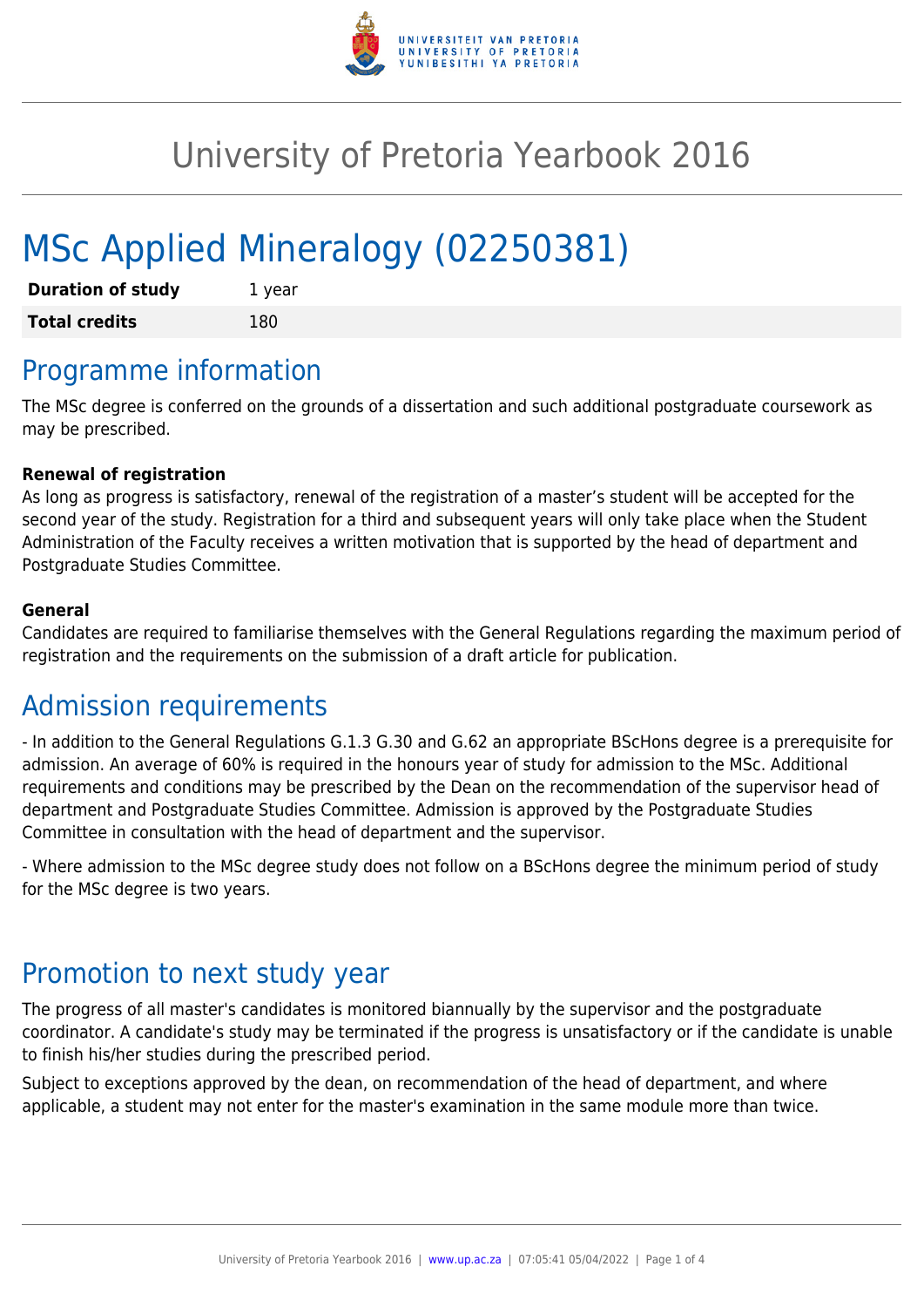

## Pass with distinction

The MSc degree is conferred with distinction to candidates who obtain a final average mark of at least 75% and a mark of at least 75% for the dissertation/mini-dissertation from each of the members of the examination panel. Where a member of the examination panel awards a mark of less than 75% for the dissertation/mini-dissertation, that member of the examination panel must offer, in writing, support for his/her decision, or indicate in writing that he/she supports the examination committee's decision to confer the degree with distinction.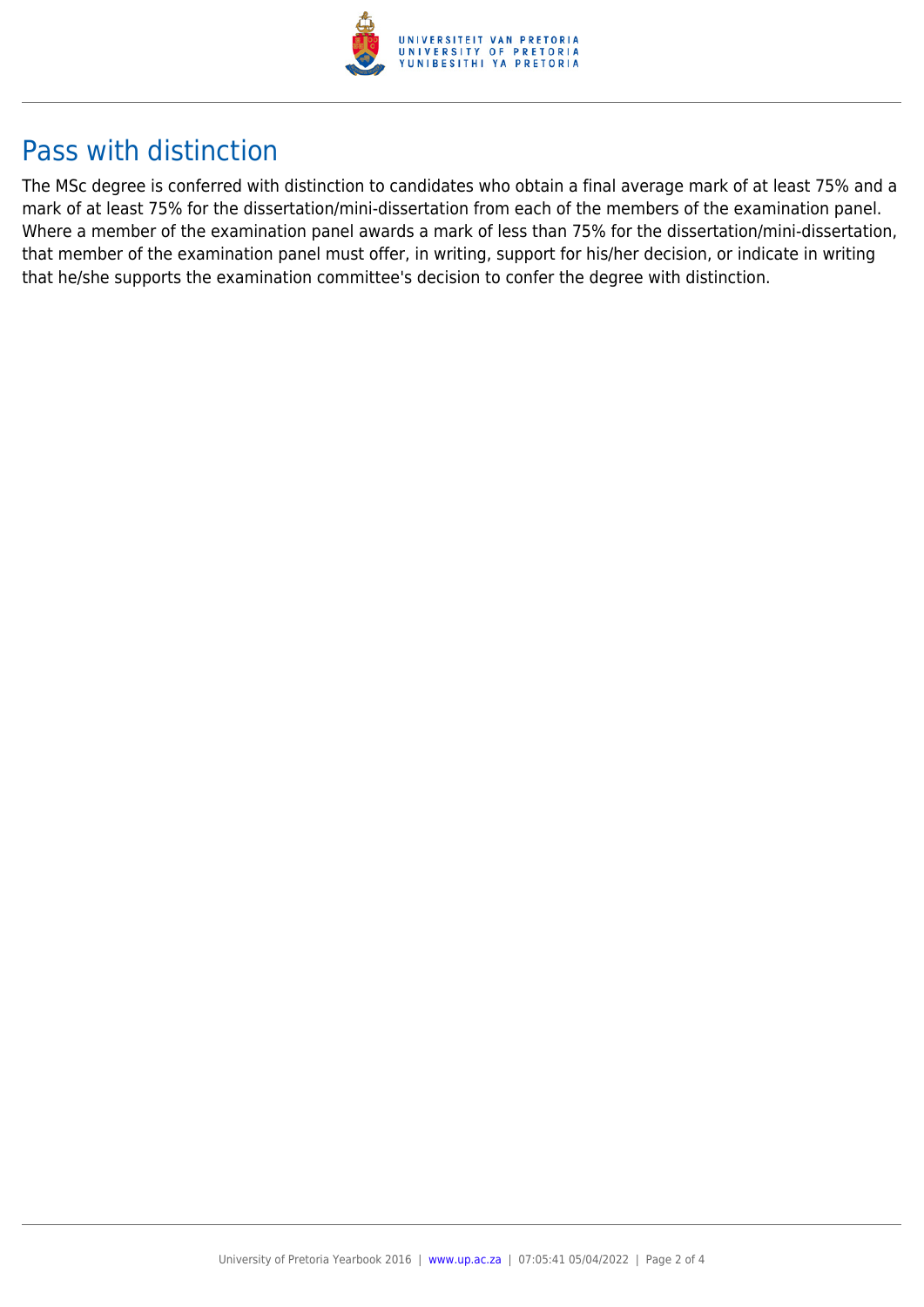

## Curriculum: Year 1

**Minimum credits: 180**

#### **Core modules**

[Dissertation: Applied mineralogy 890](https://www.up.ac.za/parents/yearbooks/2016/modules/view/TMN 890) (TMN 890) - Credits: 180.00